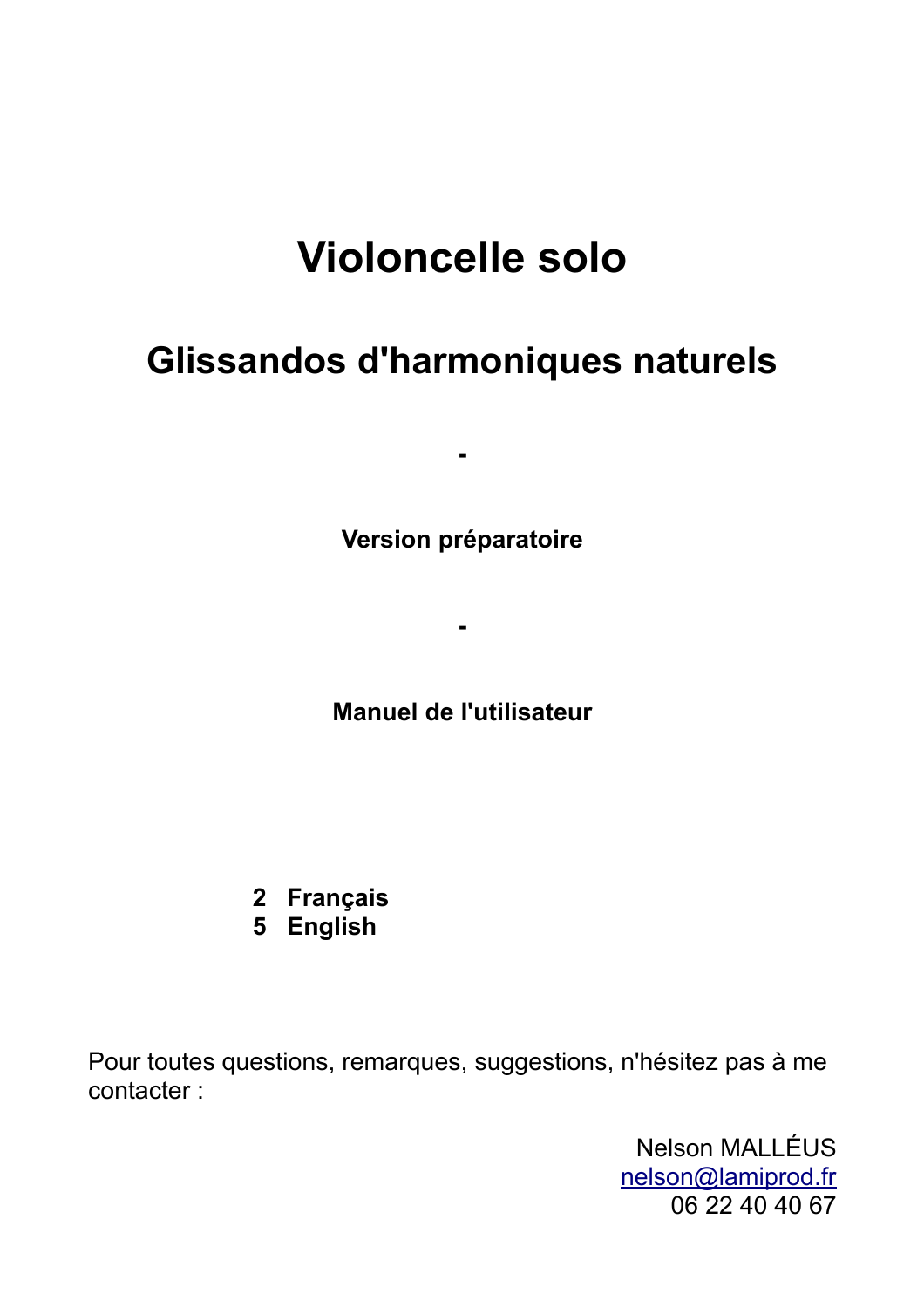### **Violoncelle Solo – Glissandos d'harmoniques naturels**

### **Caractéristiques & Crédits**

Microphones :

- Royer R122
- $-$  AKG C414

– Neumann U87 Console/Pré-amp : Audient ASP8024 Enregistreur : Alesis HD24 Studio: SATIS, Régie Musique - 2013/01/22

1 fichier instrument: Cello\_FX\_Sliding\_Harmonics.nki 123 fichiers wav (48kHz/24bits) - 136 Mo Producer : Nelson MALLÉUS Expérimentateur : Chloé TRISCORNIA Violoncelle : Collin Mezin (1941), archet Yann Poret Ingénieur du son : Jérôme NOIROT Nettoyage / Edition / Programmation : Nelson MALLÉUS

Aucune réverbération n'a été ajoutée sur les sons.

#### **Table des sons**



Pas de son sur les touches noires

De C0 à G1: Glissandos ascendants De C2 à G3: Glissandos descendants De C4 à G5: Glissandos aller-retour

Cordes



Chaque type de glissando est disponible sur les 4 cordes et à 3 vitesses différentes :

- C : court
- M : moyen
- L : long

Exemples :

C0: Glissando court ascendant sur la corde de *do*

G2: Glissando moyen descendant sur la corde de *sol*

G5: Glissando long aller-retour sur la corde de *la*

Quelques sons ont des prises multiples accessibles automatiquement par la fonction Round-Robin (alternant les différents sons placés sur une même note).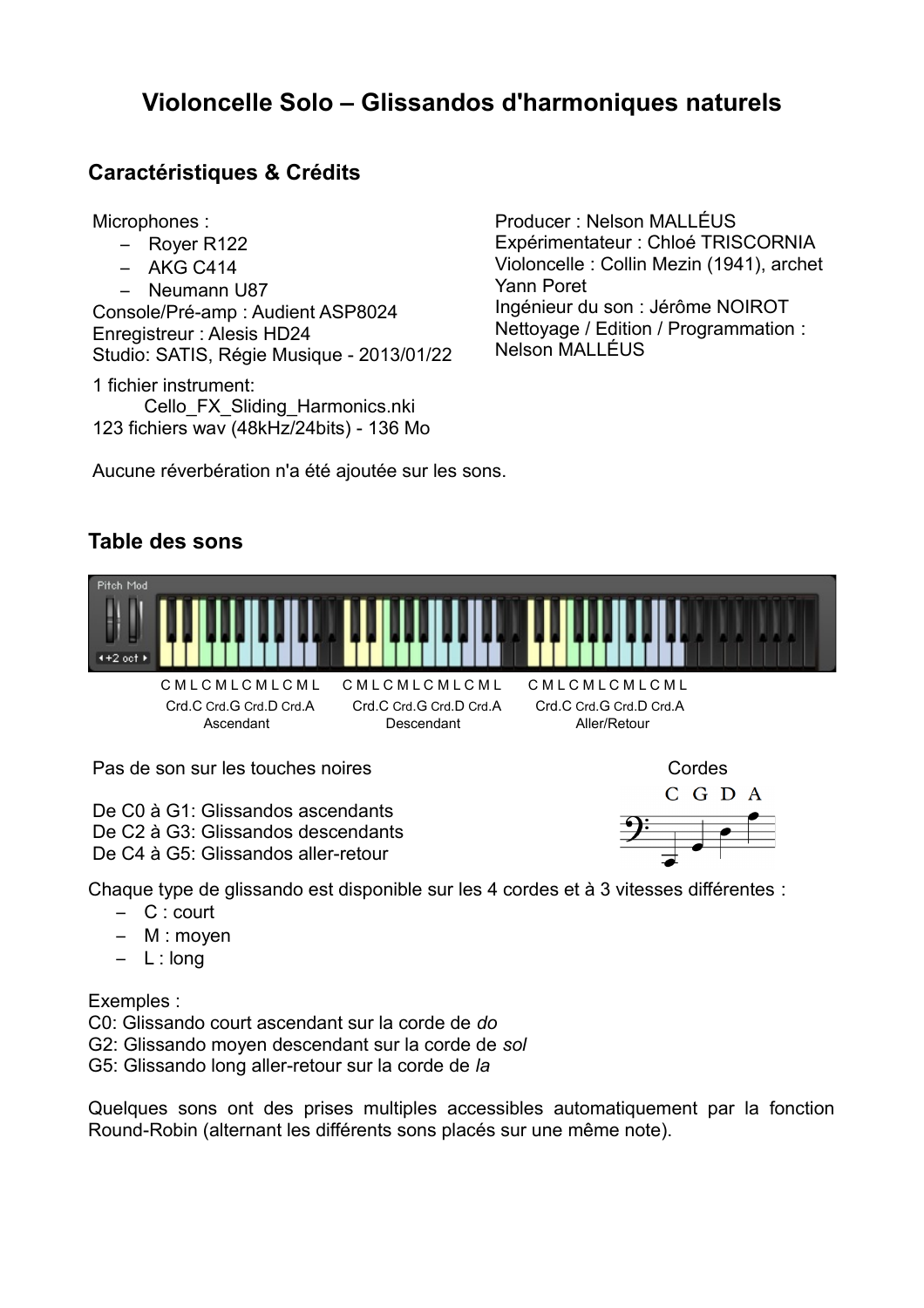### **Fenêtre Main**

| Mic Volume & Pan – Reverse mode |                                                                       |                               |
|---------------------------------|-----------------------------------------------------------------------|-------------------------------|
| C414<br>0.0<br>$\overline{AB}$  | R122<br>U87<br>0.0<br>0.0<br>$\mathsf{d}\mathsf{B}$<br>$\overline{d}$ | Preset<br>All to 0 - Mid<br>ы |
| Pan<br>center                   | Pan<br>Pan<br>center.<br>center                                       | Reverse Off                   |
| Main<br><b>AHDSR Enveloppe</b>  | Velocity                                                              |                               |

#### Niveaux et panoramiques des microphones

Les boutons permettent d'ajuster le niveau et le panoramique de chaque microphone. Pour retourner à la position initiale, utiliser Ctrl+click sur le bouton ou choisir le preset correspondant.

AKG C414: Par-dessus le violoncelle Royer R122: Face à une ouïe Neumann U87: Face au chevalet

Reverse switch

Le bouton reverse permet de lire les sons dans le sens inverse.

#### **Fenêtre AHDSR Enveloppe**

| <b>AHDSR</b> enveloppe |                                                  |                      |                        |
|------------------------|--------------------------------------------------|----------------------|------------------------|
| Curve<br>$-100$        | Attack<br>$0.00$ ms                              | Hold<br>$0.00$ ms    | Preset<br>Neutral<br>۰ |
| Decay                  | Sustain<br>0.00.<br>0.0<br>ms<br>$\overline{AB}$ | Release<br>$0.00$ ms | Bypass AHDSR           |
| Main                   | <b>AHDSR Enveloppe</b>                           | Velocity             |                        |

**Curve** : Ajuste la forme de la courbe AHDSR de la partie d'*attack*. À zéro, la courbe est linéaire, elle est concave pour les valeurs négatives et convexe pour les valeurs positives.

**Attack** : Temps que mettra l'enveloppe pour aller d'un niveau nul à son niveau maximum.

**Hold** : Temps où l'enveloppe sera au plus haut, entre l'*attack* et le *decay*.

**Decay** : Temps nécessaire à la transition entre le niveau de la phase *hold* et celui de la phase *sustain*.

**Sustain** : Niveau de maintien de l'enveloppe. S'il est à 0dB, alors *hold* et *decay* sont sans importance.

**Release** : Temps que mettra l'enveloppe pour aller du niveau du *sustain* à moins l'infini.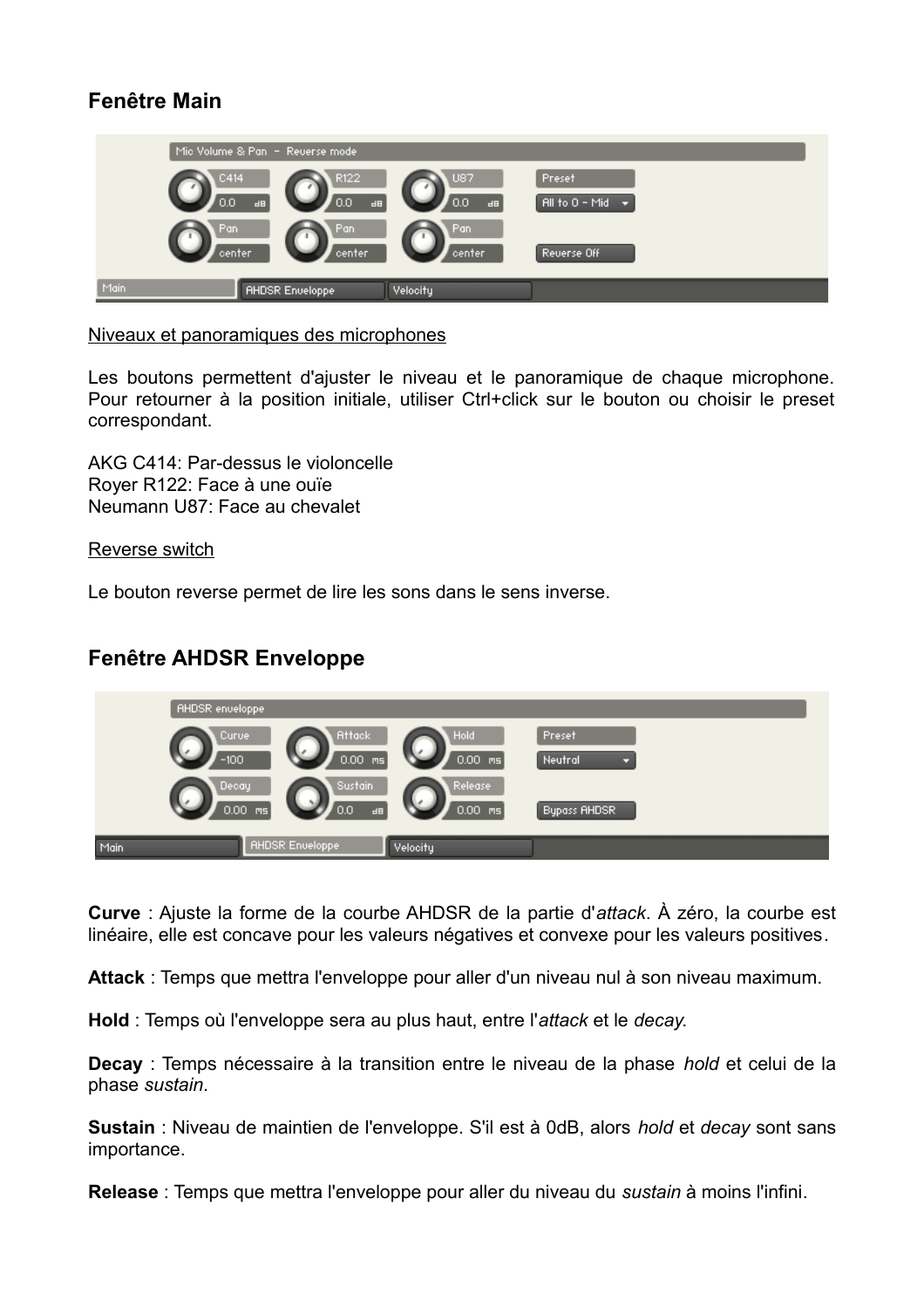### **Fenêtre Velocity Table**

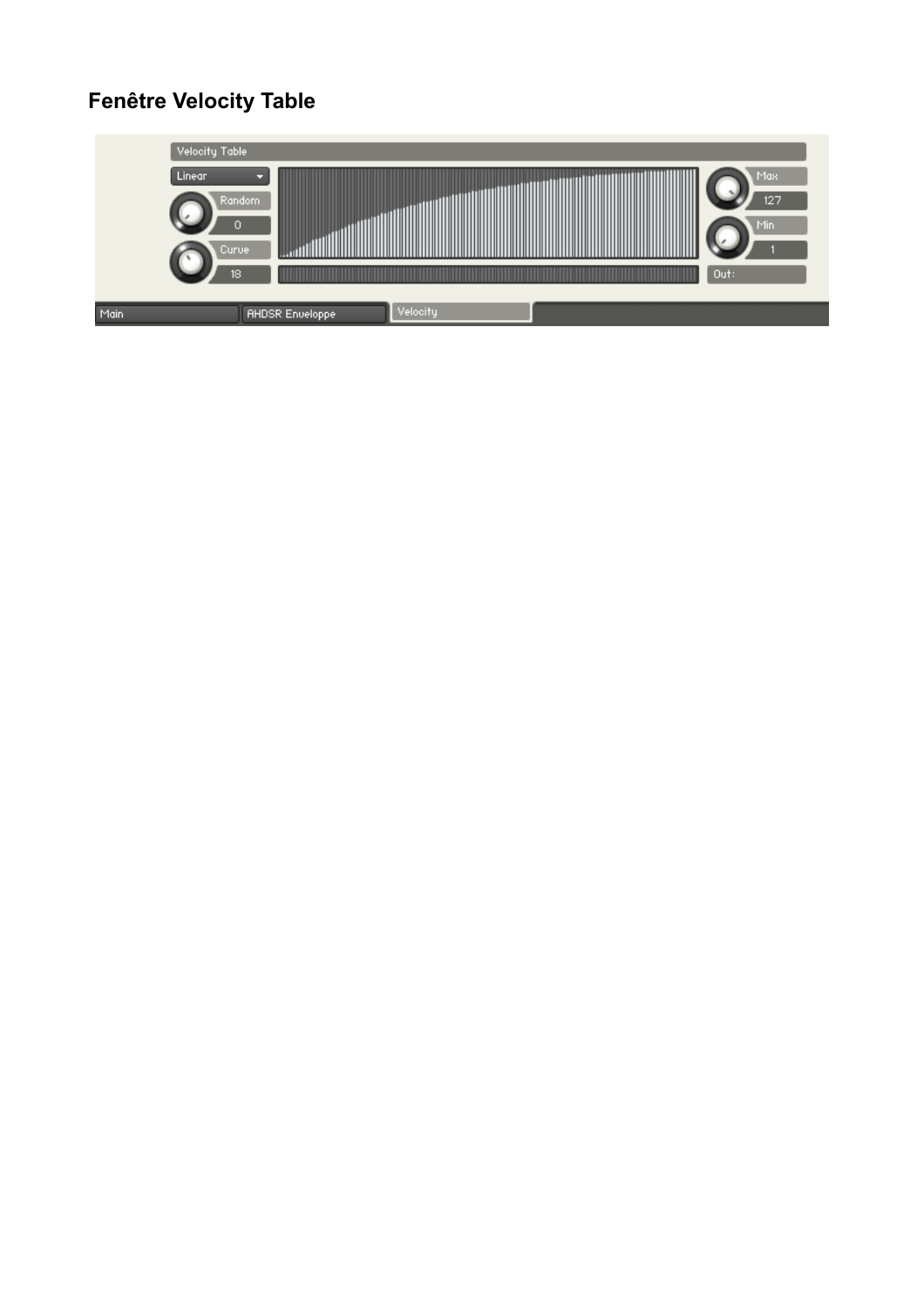### **Violoncello (FX) - Sliding Harmonics**

bow

Nelson MALLÉUS

### **Specifications & Credits**

Microphones: AKG C414 - Royer R122 Neumann U87 Console/Pre-amp: Audient ASP8024 Recorder: Alesis HD24 Studio: SATIS, Regie Musique - 2013/01/22

1 instrument file: Cello\_FX\_Sliding\_Harmonics.nki 123 wav files (48kHz/24bits) - 136 Mo

All samples are non-processed.

### **Mapping**



 Str.C Str.G Str.D Str.A Str.C Str.G Str.D Str.A Str.C Str.G Str.D Str.A Ascending Descending Descending Ascending/Descending

Producer - Nelson MALLÉUS

Experimenter - Chloé TRISCORNIA Cello - 1941 Collin Mezin, Yann Poret

Sound Engineer - Jérôme NOIROT Sample Editor / Script Programmer -

All sounds are on (blue) white keys.

From C0 to G1: ascending slides

- " C2 to G3: descending slides
- " C4 to G5: ascending then descending slides

Each type of slide is available on all 4 strings at 3 different speeds (S : short, M : medium, L : long).

Examples :

C0: Short ascending slide on  $1<sup>st</sup>$  string

G2: Medium descending slide on 2<sup>nd</sup> srting

G5: Long ascending then descending slide on  $4<sup>th</sup>$  string

Some sounds have multiple takes automatically accessible using Round-Robin :

- Str.1 S Ascending (C0)
- Str.2 S Descending (F2)
- Str.2 L Ascending/Descending (A4)
- Str.4 M Ascending/Descending (F5)

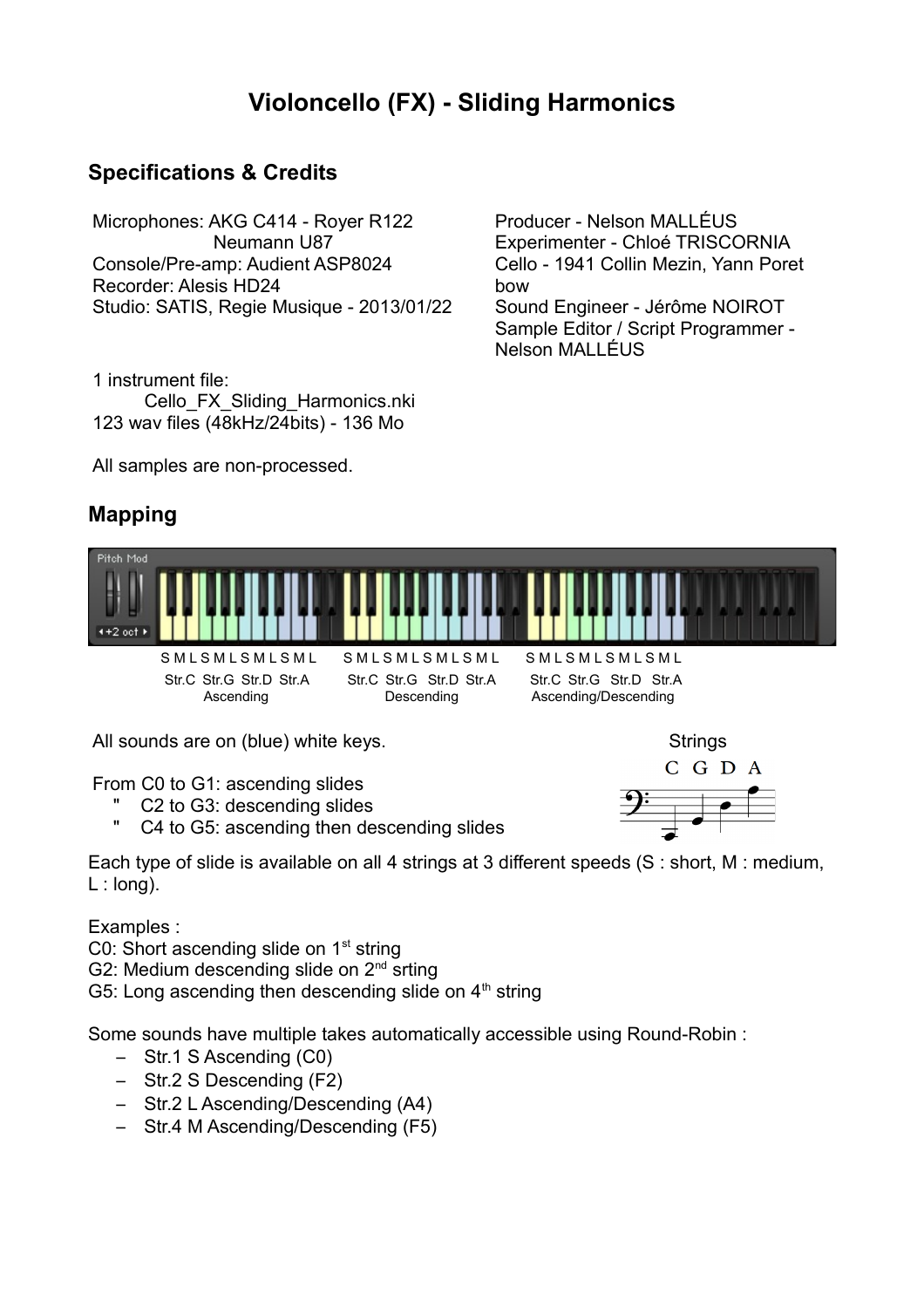### **Main panel**

|               | Mic Volume & Pan - Reverse mode                           |                                       |                                |  |
|---------------|-----------------------------------------------------------|---------------------------------------|--------------------------------|--|
| C414<br>0.0   | R122<br>0.0<br>$\mathbf{d} \mathbf{B}$<br>$\overline{AB}$ | U87<br>0.0<br>$\mathbf{d} \mathbf{B}$ | Preset<br>All to 0 - Mid<br>н. |  |
| Pan<br>center | Pan<br>center                                             | Pan<br>center.                        | Reverse Off                    |  |
| Main          | <b>AHDSR Enveloppe</b>                                    | Velocity                              |                                |  |

Microphones level, pan & position

Adjust each microphone's level and pan using the knobs. Ctrl+click to reset position.

AKG C414: Over the cello Royer R122: In front of a F-Hole Neumann U87: In front of the bridge

Reverse switch

### **AHDSR Enveloppe panel**

|      | <b>AHDSR</b> enveloppe |                        |                      |                        |
|------|------------------------|------------------------|----------------------|------------------------|
|      | Curve<br>$-100$        | Attack<br>$0.00$ ms    | Hold<br>$0.00$ ms    | Preset<br>Neutral<br>o |
|      | Decay<br>$0.00$ ms     | Sustain<br>0.0<br>dB   | Release<br>$0.00$ ms | Bypass AHDSR           |
| Main |                        | <b>AHDSR Enveloppe</b> | Velocity             |                        |

**Curve**: Adjusts the curve shape of the attack phase. A value of zero results in a linear attack curve, negative values make the shape more concave, and positive values make it more convex.

**Attack**: The initial time it will take the envelope to reach its maximum level after it has been triggered.

**Hold**: The (fixed) time the envelope will stay at its maximum level after it has completed the attack phase and before it enters the decay phase.

**Decay**: The time it will take the envelope to fall from its maximum level to the level set by the Sustain control.

**Sustain:** After it has completed its attack, hold, and decay phases, the envelope will stay at this level as long as the key is being held.

**Release**: The time it will take the envelope to fall from its sustain level back to zero after the key has been released.